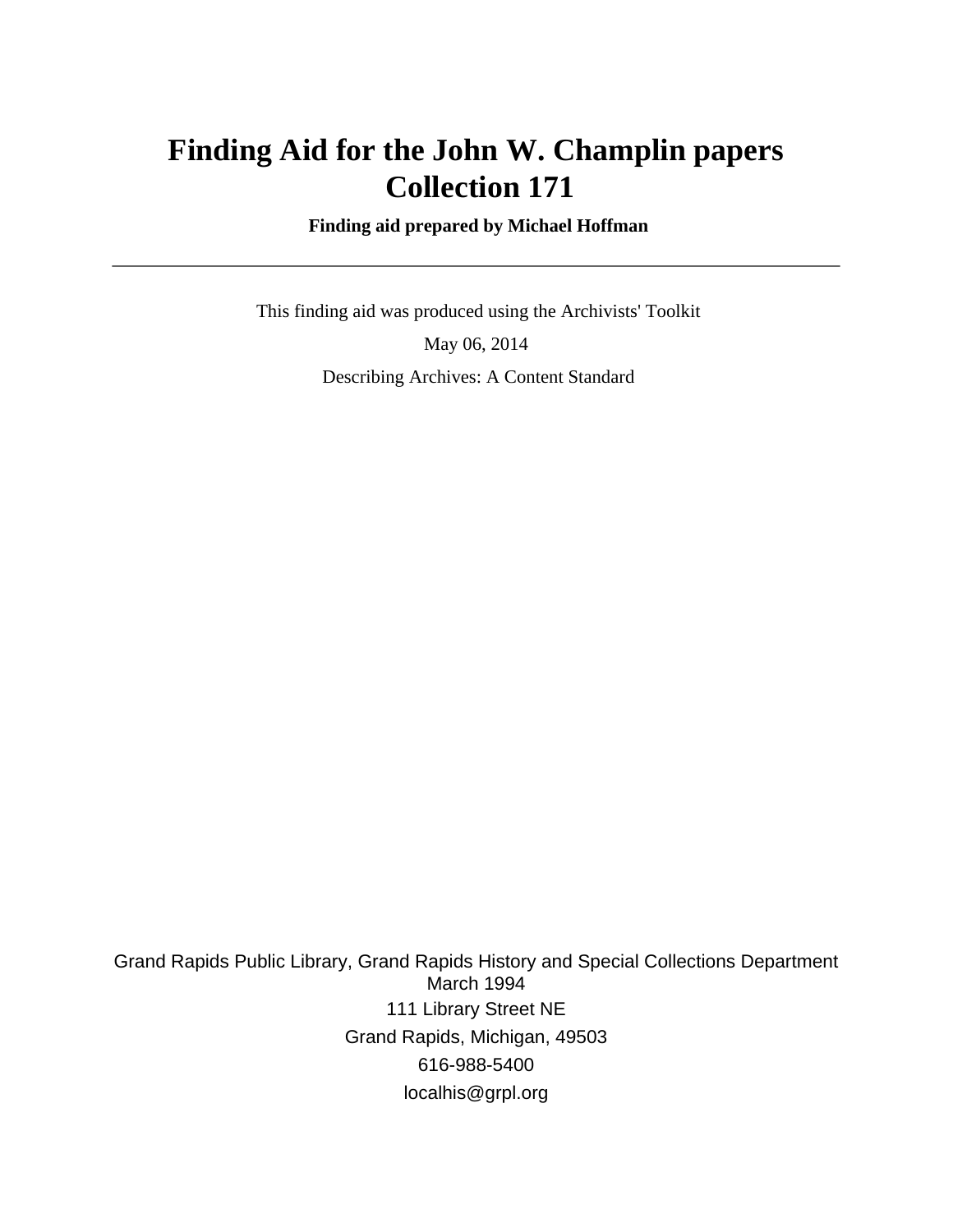# **Table of Contents**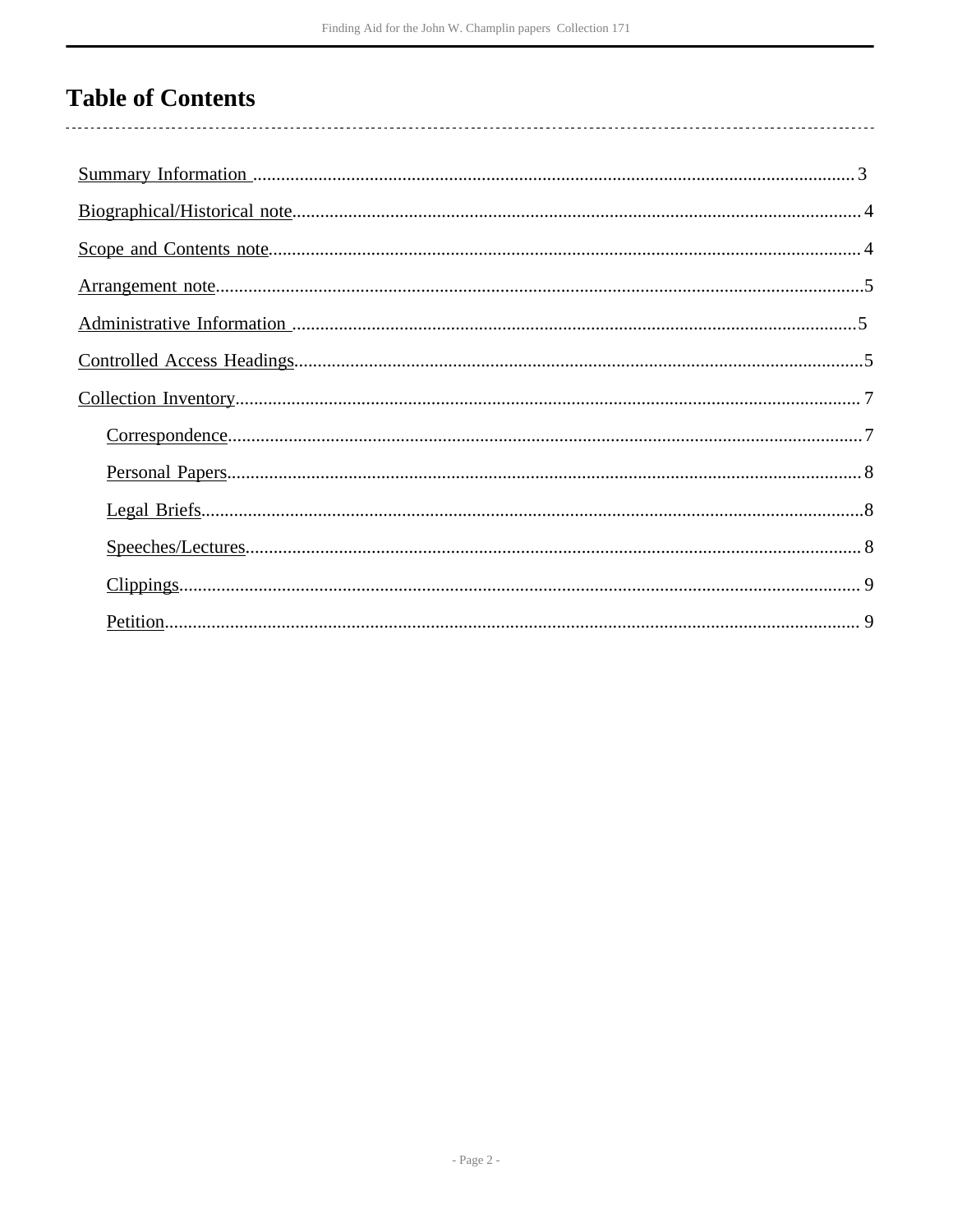# <span id="page-2-0"></span>**Summary Information**

| <b>Repository</b> | Grand Rapids Public Library, Grand Rapids History and Special<br><b>Collections Department</b>                                                                                                                                                                                                                                                                                                                                           |
|-------------------|------------------------------------------------------------------------------------------------------------------------------------------------------------------------------------------------------------------------------------------------------------------------------------------------------------------------------------------------------------------------------------------------------------------------------------------|
| <b>Creator</b>    | Champlin, John W, 1831-1901                                                                                                                                                                                                                                                                                                                                                                                                              |
| <b>Title</b>      | John W. Champlin papers                                                                                                                                                                                                                                                                                                                                                                                                                  |
| Date [inclusive]  | 1861-1893                                                                                                                                                                                                                                                                                                                                                                                                                                |
| <b>Extent</b>     | 2.3 Linear feet Two boxes                                                                                                                                                                                                                                                                                                                                                                                                                |
| Language          | English                                                                                                                                                                                                                                                                                                                                                                                                                                  |
| <b>Abstract</b>   | John W. Champlin (1831-1901) was a lawyer and a justice of the<br>Michigan Supreme Court. The papers include Civil War letters between<br>Champlin and his brother, Brigadier General Stephen G. Champlin<br>(1827-1864) as well as other documents concerning the General's military<br>career. Also included are speeches and lectures given by John Champlin<br>and correspondence relating to Champlin's experiences with Jay Gould. |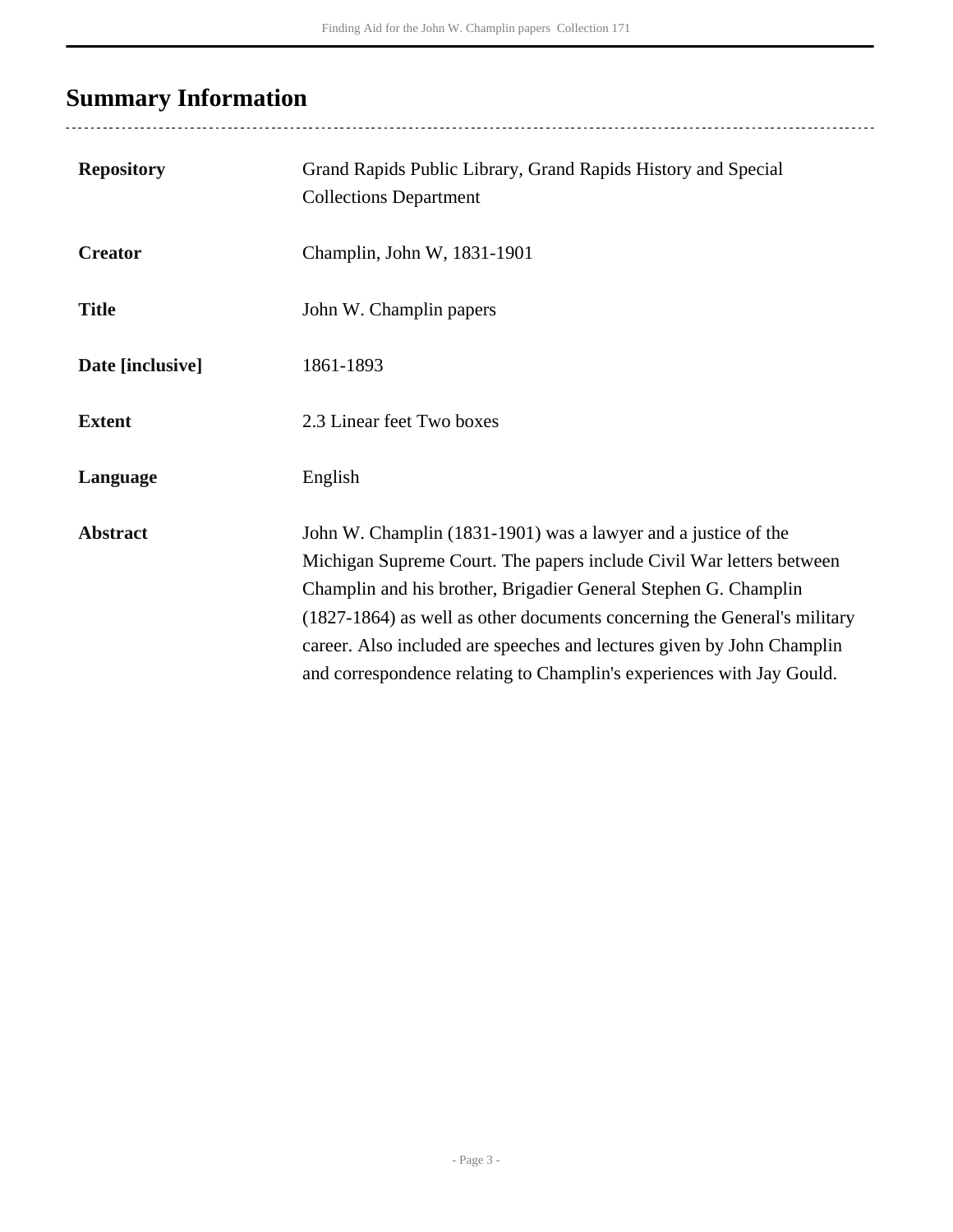## <span id="page-3-0"></span>**Biographical/Historical note**

At 23, John W. Champlin (1831-1901) came to Grand Rapids, Michigan, where his brother, Stephen G. Champlin practiced law. John Champlin studied law in his brother's office, passing his examination before Judge Martin in 1855. In 1856, John Champlin was chosen to prepare a revision of the Grand Rapids City Charter. At different times, Champlin served as City Recorder, City Attorney and Mayor. He was elected to the State Supreme Court in 1883. The University of Michigan conferred upon him the honorary degree of Doctor of Laws in 1887. He ended his career as a lecturer at the University of Michigan.

Stephen G. Champlin (1827-1864) was a prominent lawyer in Grand Rapids. Born in Kingston, New York, Champlin came to Grand Rapids in 1853 and entered into a partnership with Lucius Patterson. In 1856, Champlin was elected Judge of the Recorders Court of Grand Rapids. At the outbreak of the Civil War, Champlin enlisted in the Third Michigan Volunteer Infantry. On May 13, 1861, he received a commission as a Major in that regiment; on October 28, 1861, was promoted to the rank of Colonel and put in command of the Third Michigan Infantry. At the Battle of Fair Oaks, Virginia, Champlin was severely wounded. Champlin was promoted to Brigadier General on November 29, 1862, but never returned to active field command. Champlin died on January 24, 1864, in his home on Front St. in Grand Rapids.

## <span id="page-3-1"></span>**Scope and Contents note**

Included in this collection are ten letters and one resolution. Seven are correspondence during the Civil War. Three of these are between the John W. Champlin (1831-1901) in Grand Rapids, Michigan and his brother, Stephen G. Champlin (1827-1864) written in 1861. One of these also contains correspondence between John Champlin and W.H. Connell. The remaining Civil War letters document the military career of Stephen G. Champlin, including letters of reference and a resolution from the Kent Co. Board of Supervisors honoring Brigadier General S.G. Champlin for his war services. The two remaining letters in the collection include a written request to John W. Champlin, by S.B. Champion of the Stamford (Conn.?) Mirror, Feb. 1893, for confirmation of facts relating to the early life of U.S. financier Jay Gould. Enclosed with editor Champion's letter is a letter for publication from Wm. Zawadill, refuting Gould's claim of authorship of the 1854 map of Delaware County, published by Robert P. Smith of Philadelphia.

Added to the collection in June 2000, are the petition, the speeches, the clippings, and the receipts. One speech is written on the back of letterhead for Champlin & Stone.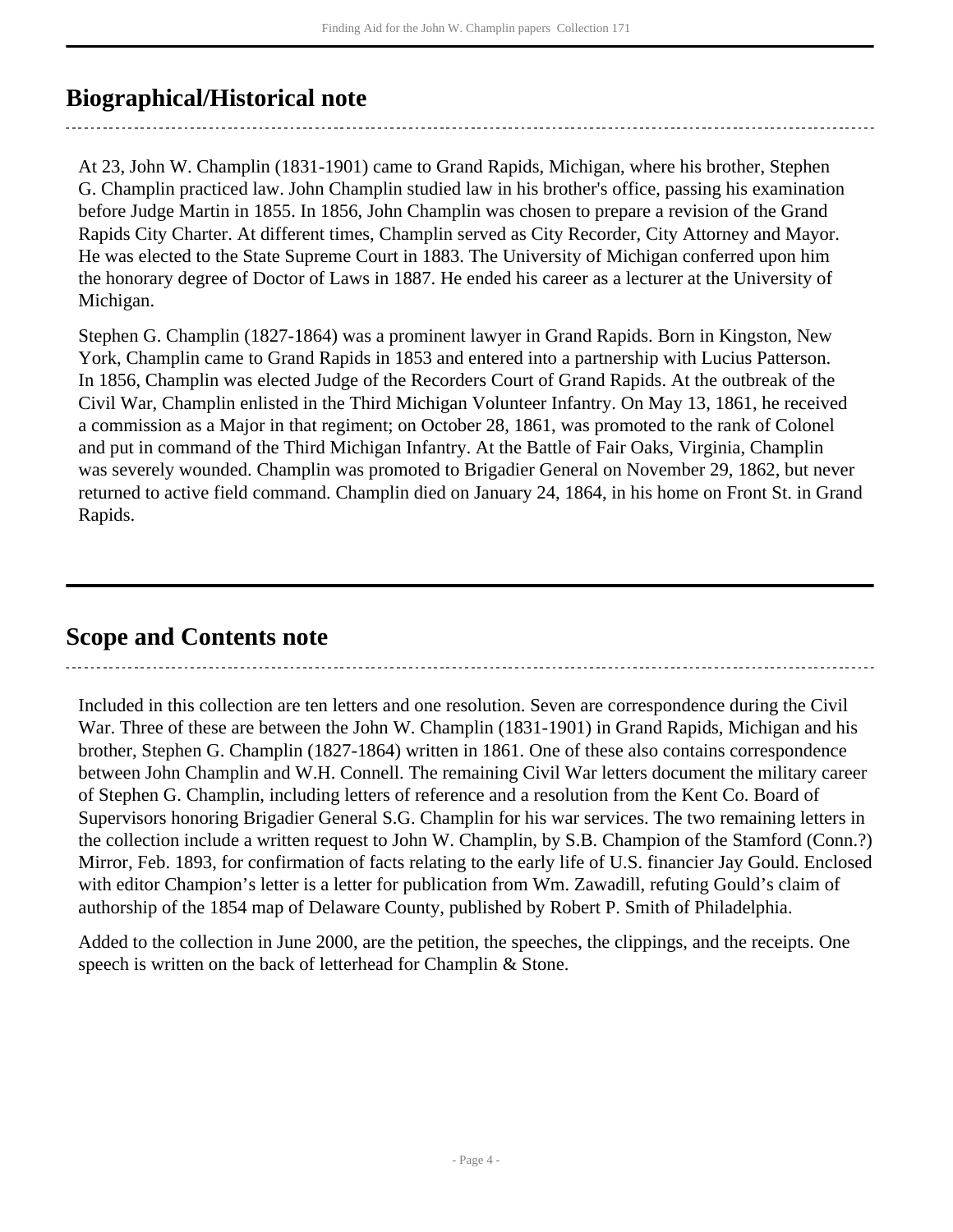## <span id="page-4-0"></span>**Arrangement note**

Correspondence is arranged chronologically. The speeches, which are undated, are arranged alphabetically by assigned title.

## <span id="page-4-1"></span>**Administrative Information**

#### **Publication Information**

Grand Rapids Public Library, Grand Rapids History and Special Collections Department March 1994

#### **Immediate Source of Acquisition note**

Unknown, formerly C1:A1.8 (accession number 00.000)

## <span id="page-4-2"></span>**Controlled Access Headings**

#### **Genre(s)**

• letters (correspondence)

#### **Personal Name(s)**

- Champlin, John W, 1831-1901
- Champlin, Stephen G, 1827-1864

#### **Subject(s)**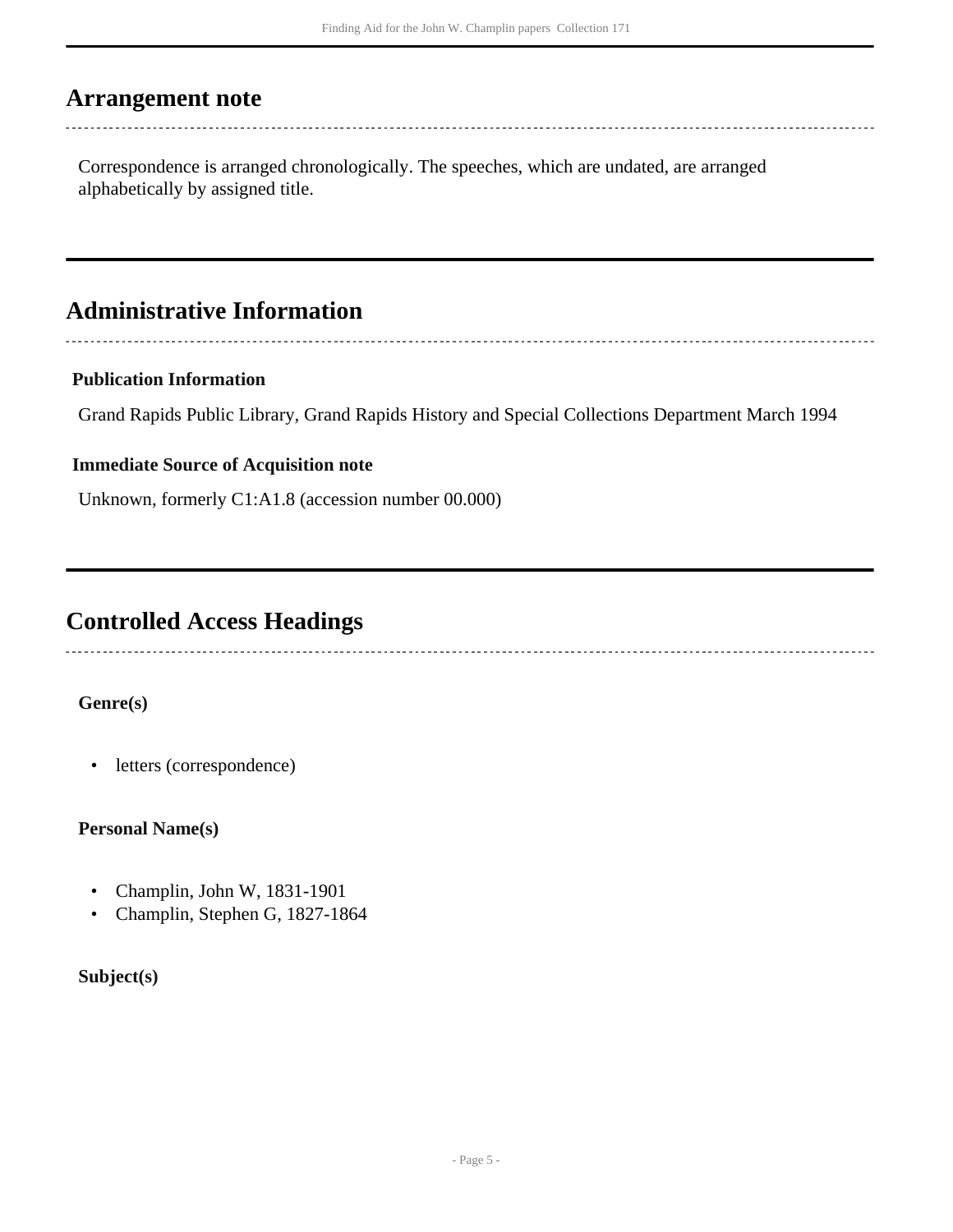• United States -- History -- Civil War, 1861-1865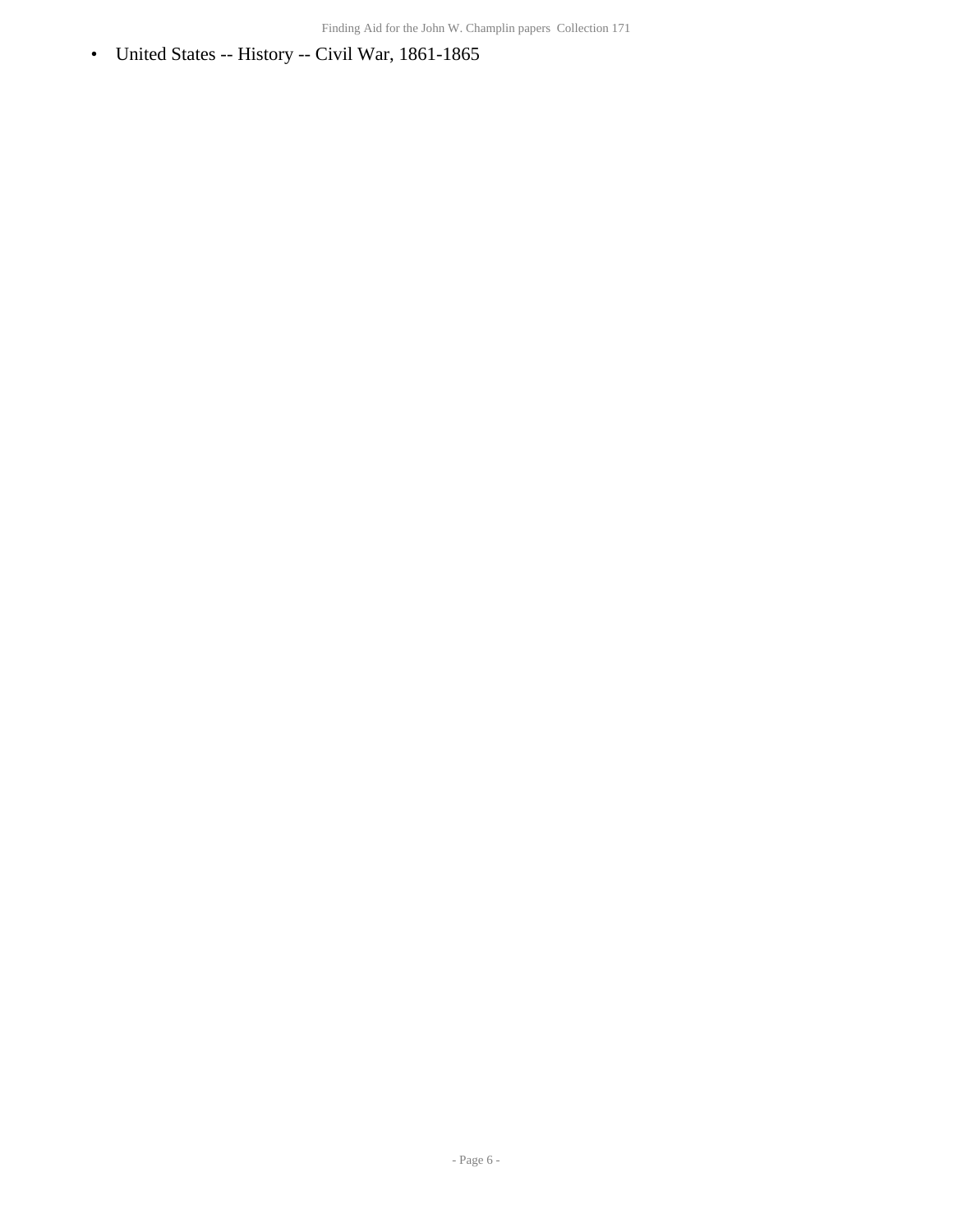# <span id="page-6-0"></span>**Collection Inventory**

<span id="page-6-1"></span>

| Correspondence                                                                                                                                                                                                         |              |                |
|------------------------------------------------------------------------------------------------------------------------------------------------------------------------------------------------------------------------|--------------|----------------|
|                                                                                                                                                                                                                        | <b>Box</b>   | Folder         |
| J.W. Champion to S.G. Champlin, 3 July 1861                                                                                                                                                                            | $\mathbf{1}$ | 1              |
| A.A.G.S. Williams to Brig.Gen. I.B. Richardson, RE S.G. Champlin,<br>5 September 1861. Reprinted in the Official Records of the War of the<br>Rebellion of the Union and Confederate Armies, Series 1, Vol. 5, p. 121. | $\mathbf{1}$ | $\overline{2}$ |
| W.H. McConnell to J.W. Champlin, 11 September 1861 and also J.W.<br>Champlin to S.G. Champlin, Oct. 10, 1861. S.G. Champlin to J.W.<br>Champlin, 10 October 1861.                                                      | $\mathbf{1}$ | 3              |
| J.W. Champlin to S.G. Champlin, n.d.                                                                                                                                                                                   | $\mathbf{1}$ | $\overline{4}$ |
| F.R. Mesthuk(?) to Ira Harris, RE S.G. Champlin, 18 December 1862.                                                                                                                                                     | $\mathbf{1}$ | 5              |
| Bryon R. Pierce to S.G. Champlin, 4 January 1863.                                                                                                                                                                      | $\mathbf{1}$ | 6              |
| Letter and Resolution - P.R.S. Pierce, Kent Co. Clerk & Board of<br>Supervisors, to Mrs. S.G. Champlin, January 1864.                                                                                                  | $\mathbf{1}$ | $\overline{7}$ |
| S.B. Champion to J.W. Champlin, 20 February 1893, plus Wm. Zawadills<br>to S.B. Champion, undated.                                                                                                                     | $\mathbf{1}$ | 8              |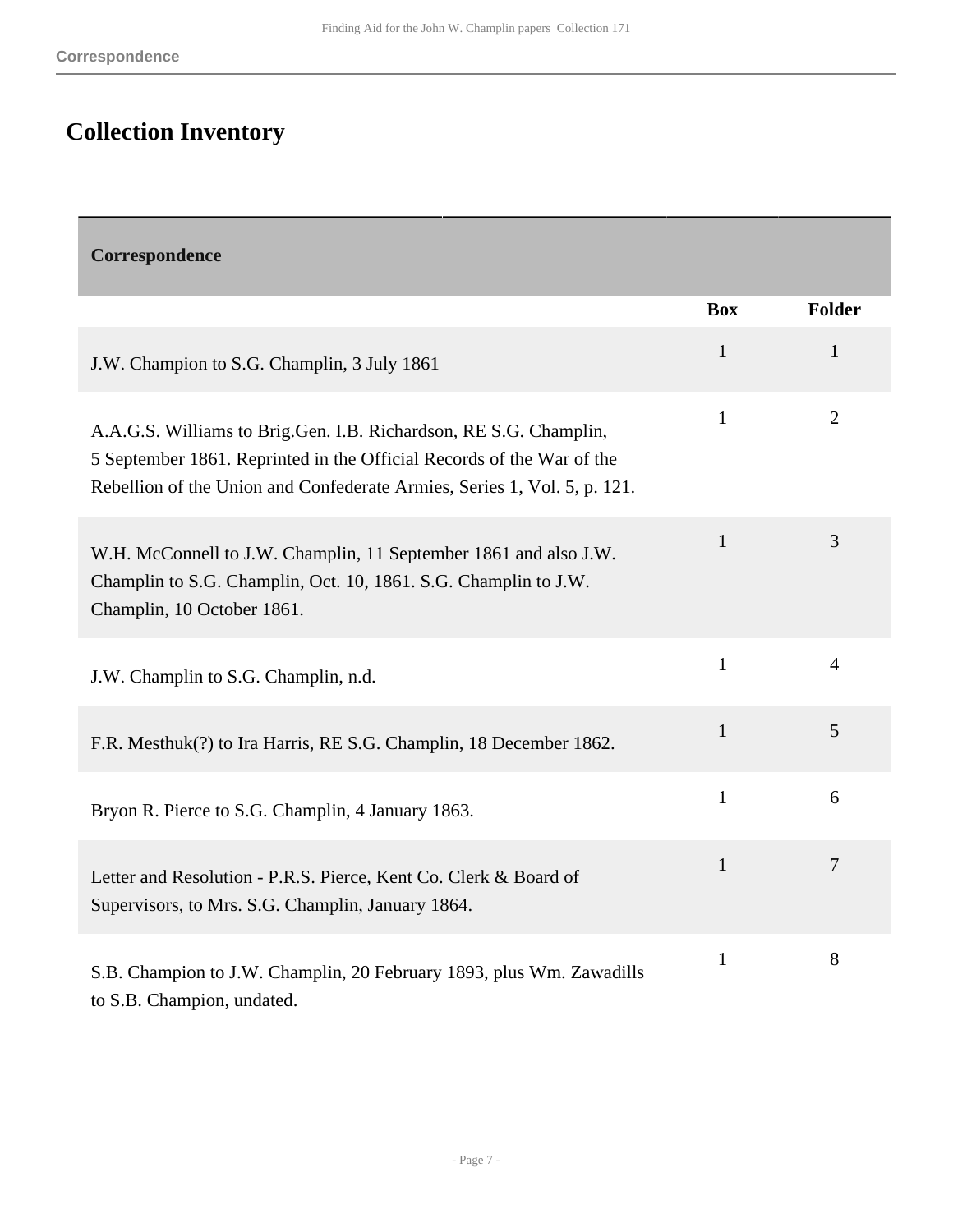#### **Personal Papers**

<span id="page-7-2"></span><span id="page-7-1"></span><span id="page-7-0"></span>

| <b>Personal Papers</b>                                                                                             |              |        |
|--------------------------------------------------------------------------------------------------------------------|--------------|--------|
|                                                                                                                    | <b>Box</b>   | Folder |
| Wesleyan Female College (Hamilton, Ontario) Receipts, 1873-1874, Re:<br>"Miss Champlin" [Daughter Education?]      | $\mathbf{1}$ | 9      |
| <b>Legal Briefs</b>                                                                                                |              |        |
|                                                                                                                    | <b>Box</b>   | Folder |
| Boundaries, Resurvey, n.d. (ca. 1892?)                                                                             | $\mathbf{1}$ | 10     |
| <b>Speeches/Lectures</b>                                                                                           |              |        |
|                                                                                                                    | <b>Box</b>   | Folder |
| [Congressional History of Duties on Spirits, 1789-1794]                                                            | $\mathbf{1}$ | 11     |
| [Decoration Day Address?/States Rights]                                                                            | $\mathbf{1}$ | 12     |
|                                                                                                                    | $\mathbf{1}$ | 13     |
| Esoteric Work, Grand Lodge, n.d.                                                                                   |              |        |
| [Flag Presentation]                                                                                                | $\mathbf{1}$ | 14     |
| [Grand Rapids history, 1822-1895, including summary (1 sheet), draft (10<br>sheets), clipped/annotated (8 sheets.) | $\mathbf{1}$ | 15     |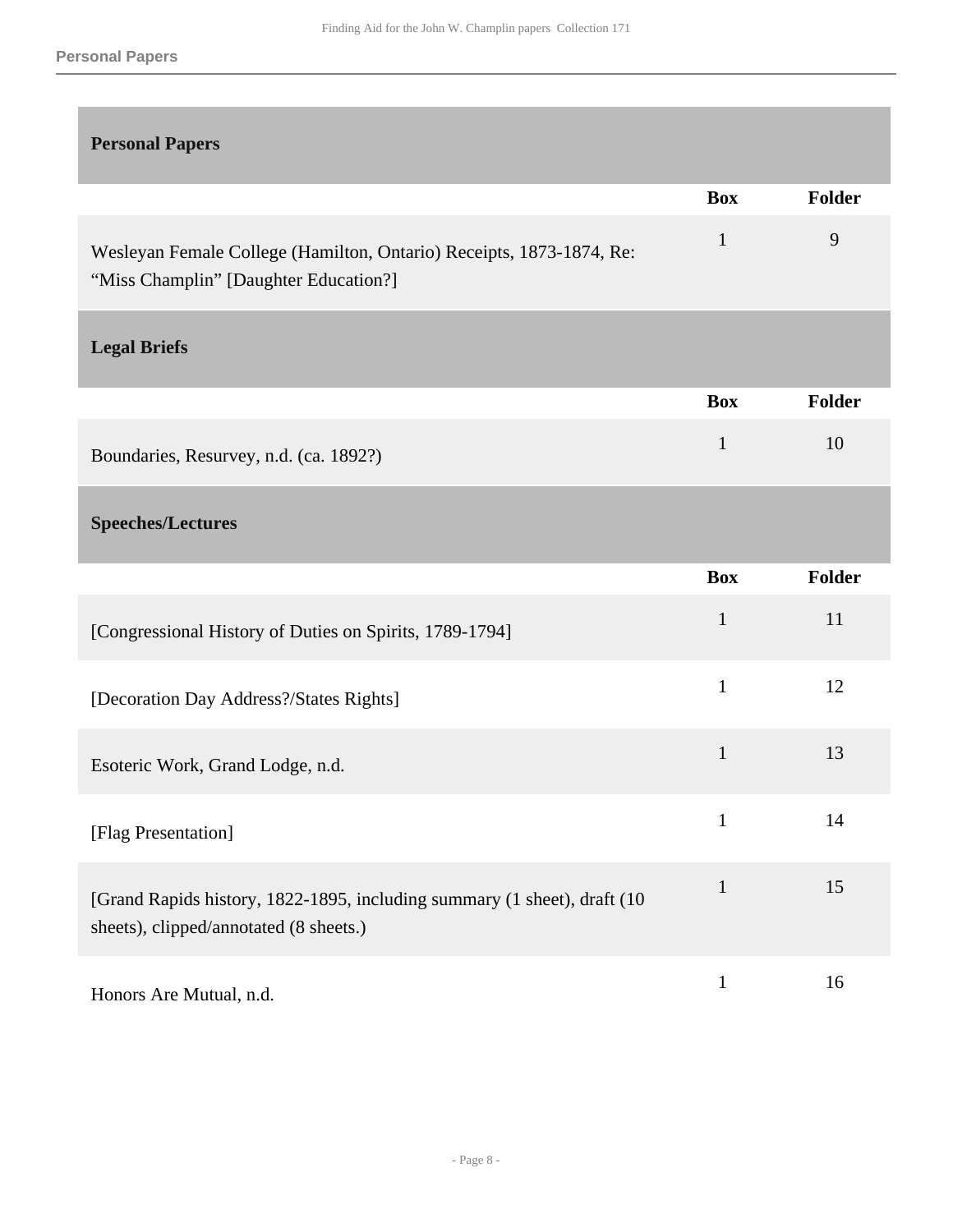<span id="page-8-0"></span>

| [In Memory of General Grant] | $\mathbf{1}$   | 17           |
|------------------------------|----------------|--------------|
| [Insurance Co. Directors]    | $\mathbf{1}$   | 18           |
| Treaty of 1836               | $\mathbf{1}$   | 19           |
| <b>Clippings</b>             |                |              |
|                              |                |              |
|                              | <b>Box</b>     | Folder       |
| <b>Small Clippings</b>       | $\mathbf{1}$   | 20           |
| Oversized                    | $\overline{2}$ | $\mathbf{1}$ |
| <b>Petition</b>              |                |              |

<span id="page-8-1"></span>To Charles Lyon, from Members of Company K, 3rd RMI, to refuse appointed of command, Oct. 30, 1861? Or 1869. 2 1

#### **Scope and Contents note**

Signatures (best guess): George T. Joslin, Herrman I. Kusig, John Eadie,Sidney Fox, Henry C. Whitford, Harvey H. Mead, James C. Danahue, William Monroe, Elbert Chase, Robert Sligh (his mark), Josephman(?) Moe Warren, E.D. Bugbee, Chandler Andrews, Orange McGuns(?)(his mark), Virgil Mcmuillon, Martin Nelson, John J. Powley, Elias Judd, William B, Willey, Chas. B. Anderson, David Kernahan(?), Frederic L. Barker, Issac(?) N. Whitney, Reuben Tower(?), Samuel F. Priees(?), William Halrey, John ? , William H. Baird, James C. Jones, L.W. Payne, Bengman C. Gardner (his mark), Charles E. Henry, Riley